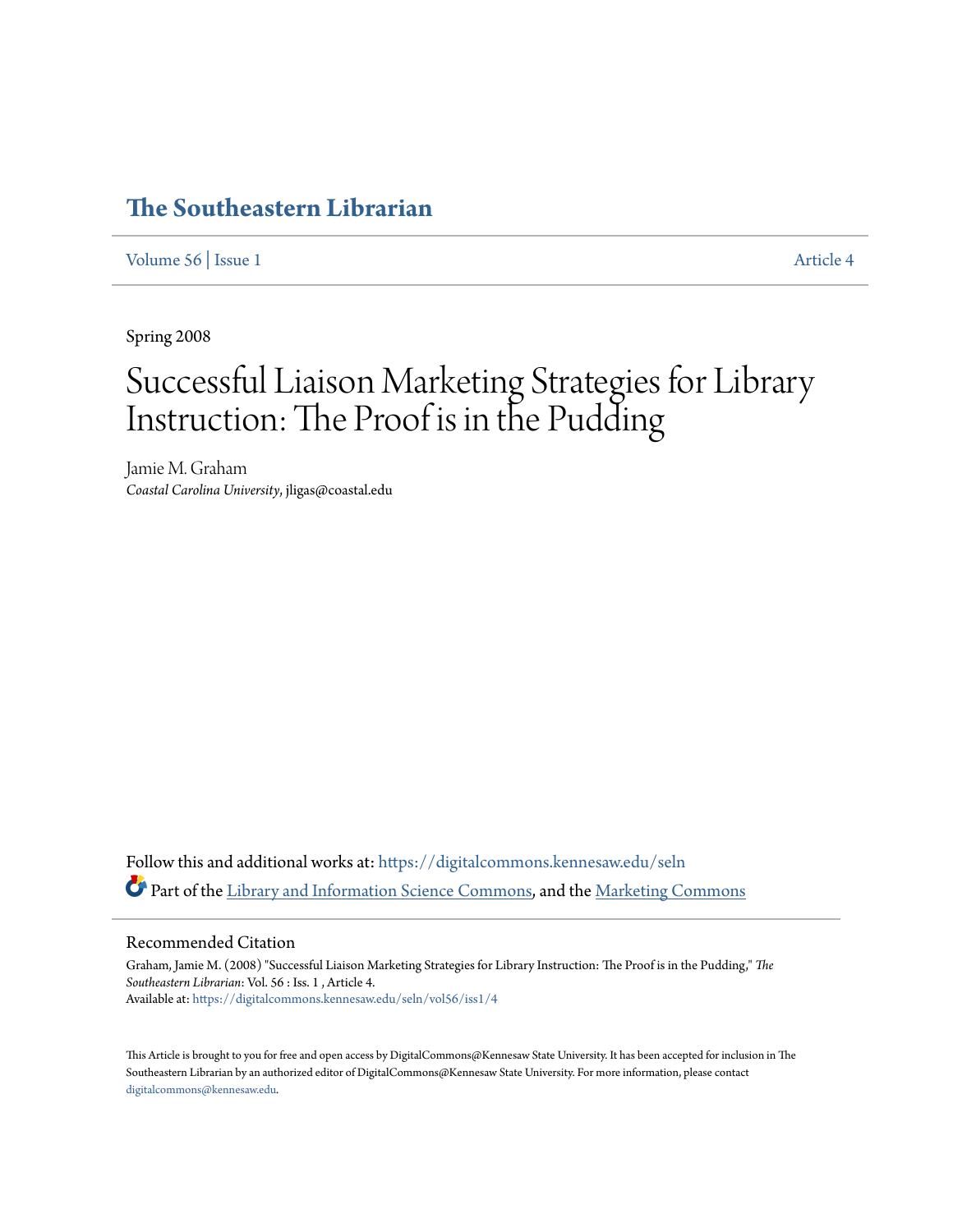# SUCCESSFUL LIAISON MARKETING STRATEGIES FOR **LIBRARY INSTRUCTION: THE PROOF IS IN THE PUDDING**

# Jamie M. Graham

Jamie M. Graham is an Assistant Library Instruction Coordinator at the Kimbel Library of Coastal Carolina University in Conway, SC. She can be reached at *iligas@coastal.edu.* 

# Introduction

There are many tried and true forms of marketing libraries today. Networking. emailing. calling, and requesting an audience with a department are all common practices. The key 10 successfully utilizing these practices in your liaison areas is persistence.

Last year, Kimbel Library's instruction program reached an astounding 97% of first year students. In addition, the instruction program increased the number of upper division courses taught to account for 25% of the program's instruction load (Kimbel Library, 2006). One of the main reasons the instruction program has been so successful is the high visibility of our instruction librarians. Since the library is rather small, all the librarians in the public services department both teach and serve as liaisons to various departments. In the role of liaison. 'he librarians are responsible for collection management as well as instruction. Additionally. since the librarians at Kimbel Library have faculty status, they are able to network with various faculty members through committee appointments, meeting, and other activities.

Any opportunity to be in front of a group, whether it is students or faculty, is seized. Forums include providing workshops for various programs such as Lifelong Learning, attending department meetings. visiting faculty at least once a semester. participating in training sessions like New Faculty Orientation, and volunteering to speak at Fall Freshman Orientation. Opportunities for exposure are always plentiful provided you keep an open mind about where to look.

# Marketing in Writing

One of the major challenges of strengthening liaison relationships is to ensure proper marketing to your target audience. In order to make sure your infonnation is being relayed properly. take the time to explore the communication preferences of your contacts. One way to do this is to split your marketing tactics into two methods: the written word and inperson contact. Creating the written word is probably the most common method that librarians use to inform constituents of new services and policies. The easiest method of communication and the most preferred. according to Tennant. Cataldo. Sherwill-Navarro & Jcsano (2006), is cmail. This makes sense given the amount of time faculty devote to the online environment and the relative convenience of wireless internet. Usually, email lends itself best to quick follow ups such as whieh database to showcase or confirming the date and time of your instruction. Email is also the most effective means of updating your faculty about new products or changes to services offered. Although email is the most common means of communication. it is not without its pitfalls, One of the common issues that arises when relying on email is the possibility of leaving someone off of the distribution list (Tennant, Cataldo, Sherwill-Navarro & Jesano. 2006). This can happen for a variety of reasons (error in the address or new faculty not yet added to the list) and can take some time to correct oncc or even if it is identified. Additionally. faculty are often inundated with email which means the sender runs the risk of the message being blocked deleted or pushed to the bottom of the pile.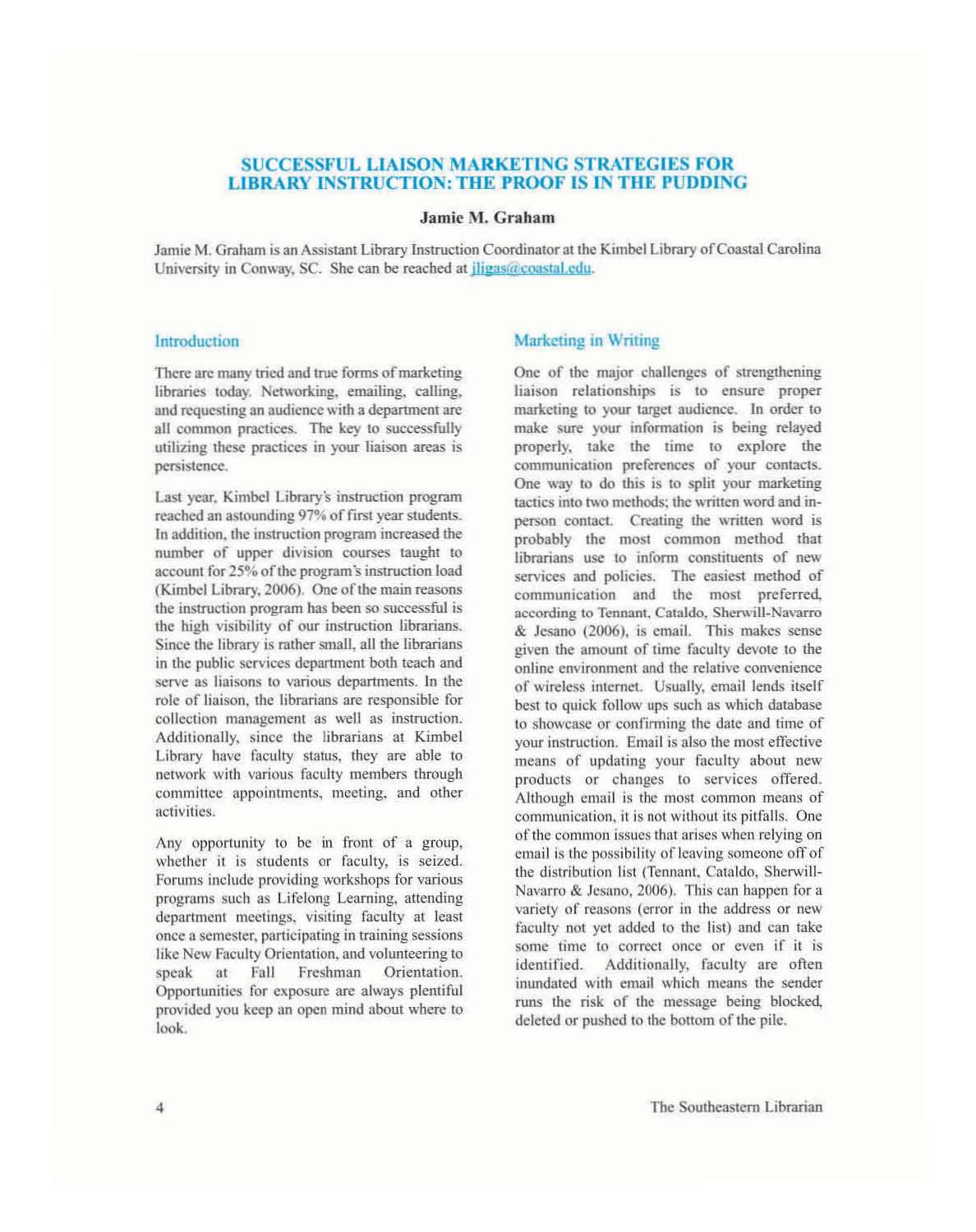To curtail the risk of solely relying on cmail as your method of contact. creating flyers at the beginning of each semester is another option. This method has proved incredibly valuable to Kimbel Library liaisons. Whereas it is easier to focus an email to a single topic, creating a flyer allows a library to summarize a variety of services or products into one neat package. This medium is also updatable and can serve as a template for future semesters. Using a flyer in addition to email is important because it provides something tangible for the faculty member. They can post the flyer to their door. desk. corkboard or wherever they are most likely to look for updates or quick reference of information. Handouts or flyers also afford the opportunity to make your presence known. Getting in front of your faculty is one of the most important things you can do. Personally distributing handouts. is an easy way to introduce yourself to new faculty and remind others that you are there to support them. It reinforces to the faculty that the librarians are real and available to them outside of the library. As David Issacson notes about face to face contact, "The social part of this [first] liaison meeting is critical to the success of the intellectual exchanges between librarian and new faculty members. Librarians are much more likely to persuade faculty to consult us about sources they want to acquire or library instruction sessions they want us to teach if we establish this personal rapport first."

# Marketing In Person

# Focusing on Faculty

Although distributing tlyers once a semester is a good start toward building relationships, participating in campus events and workshops is one of the most effective means of marketing yourself to the faculty. Not only does participation show your involvement to the larger campus community, but it also affords you the opportunity to meet faculty outside of your liaison areas as well. Networking with various faculty can help to build your credibility and can genernte a positive buzz about you better than you can do by yourself.

One of the biggest PR boosters to the Kimbel

Volume 56, No. I. Spring 2008

Library instruction program was working with faculty to integrate an instruction component into the development of the course University 110. This course is required of all incoming freshmen. When the Provost mandated a complete revamp of the university's freshman course, the library was very proactive in becoming integrated into the curriculum. Two members of the Reference Department served on the committee in various capacities to ensure that the library was included. II was not enough to get instruction onto the syllabus; the library needed to generate faculty buy-in, This component was especially important given the participation of faculty from various areas of campus, many of whom had never used the library for instruction before\_ When marketing library services to new or unfamiliur faculty, it is essential they understand what instruction can do for them and their students.

The primary way Kimbel Library focused on getting the faculty to actually complete the instruction was to participate during the faculty training sessions, This session was based on what Christy Stevens calls the "teach the teachers model" (2006). Although much of the content focused on the library requirements for the class, the librarians delivered the prcsentation as a mock instruction session to give the faculty a feel for what their session would be like. In addition to discussing how and why the library was being tied in, the librarians also had the faculty take a module of the library tutorial their students would be completing. Doing the sessions this way was important because it would allow the faculty to see the content students were getting and thus give them the ability to answer routine questions. Actually bringing the faculty into the classroom established an open dialogue and reinforced the idea that the librarians were there to assist and support them in all of their classes. Faculty left with the contact information of all of the teaching librarians (all of whom participated in at least one training session) and were able to contact either the Assistant Library Instruction Coordinator or their liaison directly to schedule their session and consult about assignments. Maintaining close follow up was integral to the success of the program. Over the course of the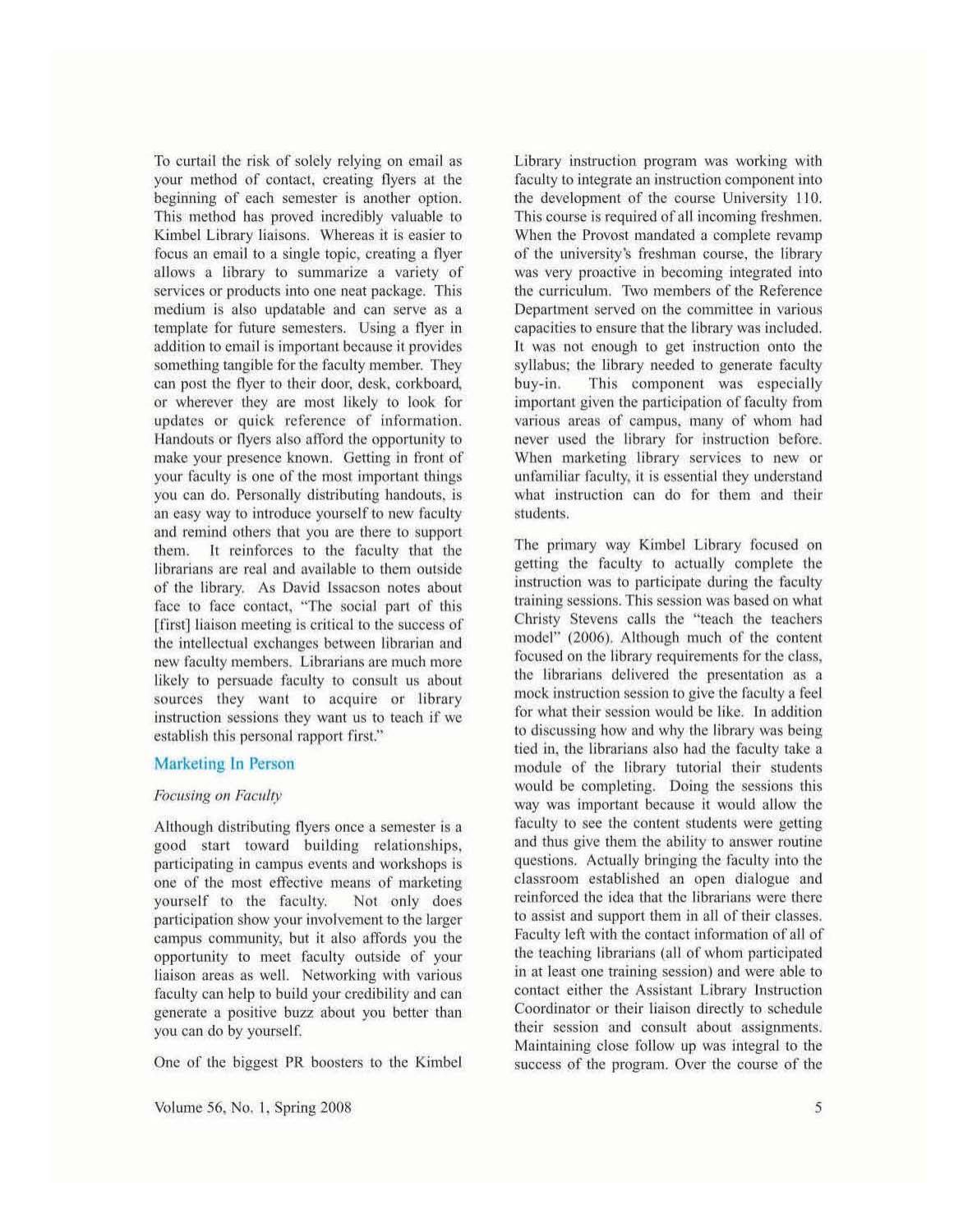fall semester, the Assistant Library Instruction Coordinator tracked the instructors who visited the library and was very proactive in following up with those who needed a bit more encouragement. Due to the combination of the initial training and continuous follow ups, the library was able to teach 63 of the 64 course sections. However, all of the classes at least came into the library. Since the University 110 course was discipline specific. it allowed the library to reach students in colleges which typically did not fully utilize the library's resources. Additionally, the librarians were able to establish connections with various faculty members both in their liaison areas as well as across campus. The librarians found that once faculty got comfortable With the idea of using the library. many became the program's biggest advocates during the following year's training session.

In addition to participating in the University 110 training, the library has also actively established itself as a part of the University's New Faculty Orientation series. During the fall semester. the library presents an overview of services that might be helpful to new faculty. All areas from collection development to instruction arc addressed, including how to contact their departmental liaison. Participating in these sessions provides a great opportunity to allow faculty to ask questions as well as to physically assimilate themselves to the building and the people in it.

Providing specific training workshops for faculty is also a great way to market instruction skills. Typically, when a new database is purchased or a major policy change is implemented (e.g., moving non-book/media course reserves online) the librarians try to offer workshops through the Center for Effective Teaching & Learning (CETL) to inform faculty. Depending on the focus of the database, this is a great way to get in front of your liaison area. When presenting the new features or best searching sirategics, make sure to emphasize how great this will be not only for their research, but how useful it will be for their students as well. Getting faculty to realize how much the workshop has helped them is a great stepping stone to getting them to let you

present 10 their classes. Just like in the business world center the focus of the conversation on how this service will benefit their curriculum goals and expectations. not on your desire to get their students into the library.

Aside from providing training sessions and actual instruction. attending departmental annual or semester meetings is an easy and quick way to promote your program. This provides a forum for you to address your entire faculty at one time, which is usually a feat in itself. Speaking at department meetings can be especially effective if you have already done an instruction session for a member of that department. Usually faculty are very quick to say how much Ihe instruction session helped their students. Having an ally to back up your pitch instantly boosts your credibility.

Word of mouth has been the number one form of publicity for Kimbel Library. The librarians continually receive phone calls to schedule instruction from new faculty who have been told by a colleague or mentor how useful they have found the library's sessions in the past. Utilizing contacts you have previously made to get referrals is a smart move. Not only does this process verify that people are using your services. but it provides a perspective outside of your own. These conversations can take place anywhere (campus luncheons, information fairs, etc). The key component to keep in mind is making your "sales pitch" brief and following up with the faculty member later. By following up instead of trying to schedule the session then, you alleviate any pressure the faculty member might feel and allow them time to assess how an instruction session might best fit their course. Even if they do not utilize instruction immediately, the important part is that you have established a dialogue that can lead to further discussion in the future,

# Focusing on Students

Participating in events outside of the academic realm can create great contacts. Often times community members or Directors of programs not affiliated with particular departments can be great advocates for your instruction program.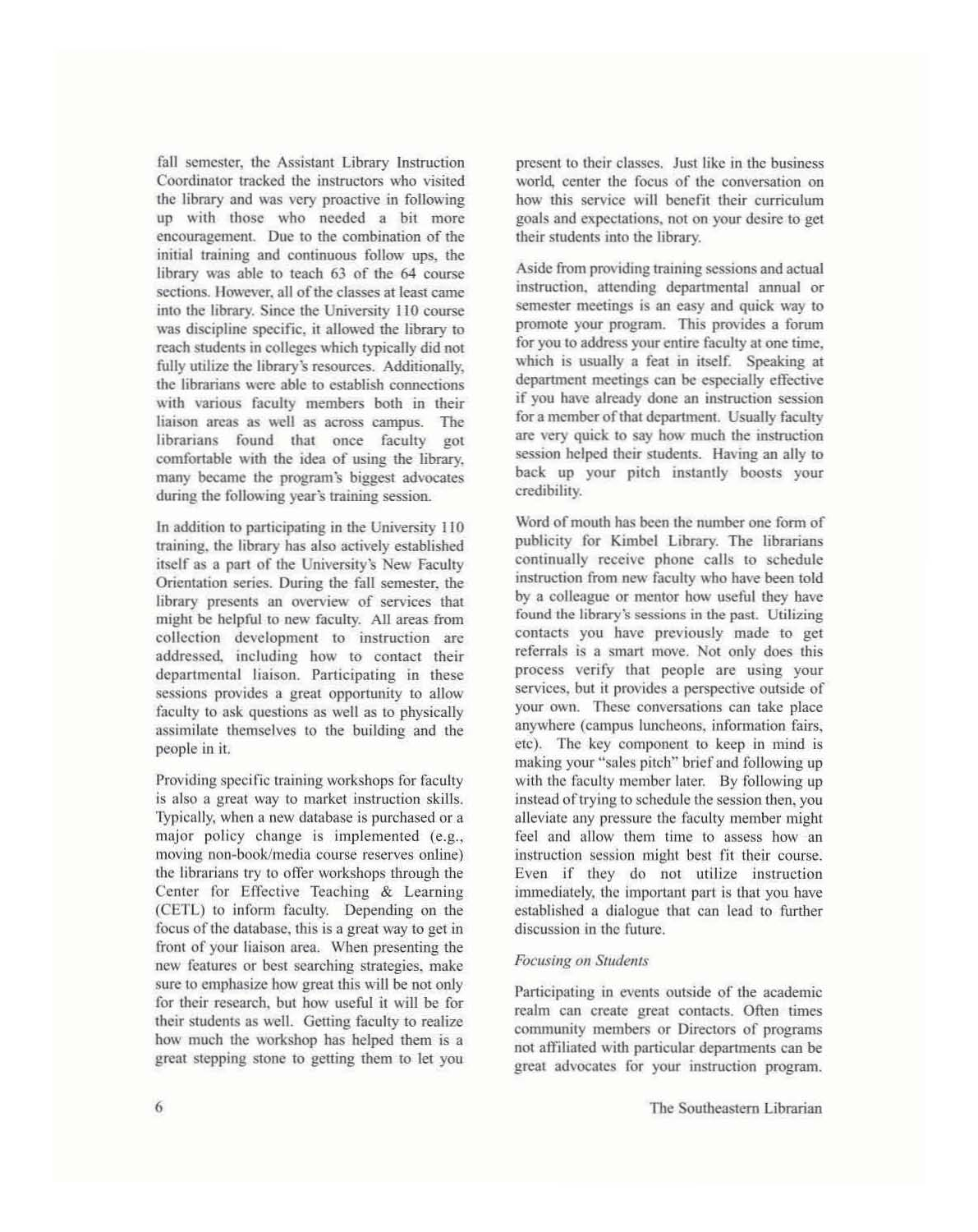This will not only help to solidify your status on campus. but can assist your library in making partnerships across the community.

Agreeing to play a small part in a large campus event can have a great impact on not just instruction, but all areas of the library. One of the easiest ways to promote your library or program is to get involved with fall orientation. The commitment can be small. Several of our reference librarians gave 10 minute overviews of the library and its services simultaneously during one of the scheduled oricntalion sessions. Not only did the librarians manage 10 promote the library to a significant number of incoming students. but they had a forum to remind the faculty and staff in attendance of all the library has to offer. The overview was brief, but also effective. Sometimes a quick reminder is all people need to pique their interest and motivate them 10 find out more information.

Looking to strengthen community ties led to several opportunities to work with nontraditional student constituencies. Several of the instruction librarians have participated in training workshops for programs likc thc Lifelong Learning program. which focuses on continuing education for adults. Typically. this program focuses on continuing education courses for the surrounding community. The librarians offered to provide a one hour overview of library resources in addition to providing general question and answer opportunities during their three day orientation session. Although these sessions were not as well attended as typical instruction sessions, they provided a means to establish good working partnerships with the Directors of this program. Similarly, on occasion one of the librarians offers a special instruction session for the local high school's media club and advanced placement classes. Students are introduced to various college level matcrials. Thc library in turn is able to offer a community scrvicc type collaboration with the local school district. Developing pannerships outside the university allows your program to become well rounded and allows instructors the opportunity to panicipate in a community service capacity. This balance can be helpful when validating your

program to reluctant faculty or upper administration.

# **Conclusion**

Creative approaches to marketing instruction to your liaison areas are a challenging, but highly lucrative practice. It is important to note that generating faculty buy-in involves long term effort. Kimbel Library's success is a testament to the sustained energy put into the program over the years and the continuous effort of its faculty to seek opportunities to market their program and build upon prior successes (Fain. Stevens. & Bates, 2002). Building relationships and creating positive word of mouth are some of your strongest marketing tools. Create strong enough buy-in and eventually your market will come to you, as evidenced with the Kimbel Library program. Finding unique circumstances to promote your library's services can come in a wide variety of opportunities. However, a key component to any successful liaison venture is to make yourself and your services as visible and accessible as possible. The proof is in the pudding they say. Remember. marketing the liaison relationship starts with you.